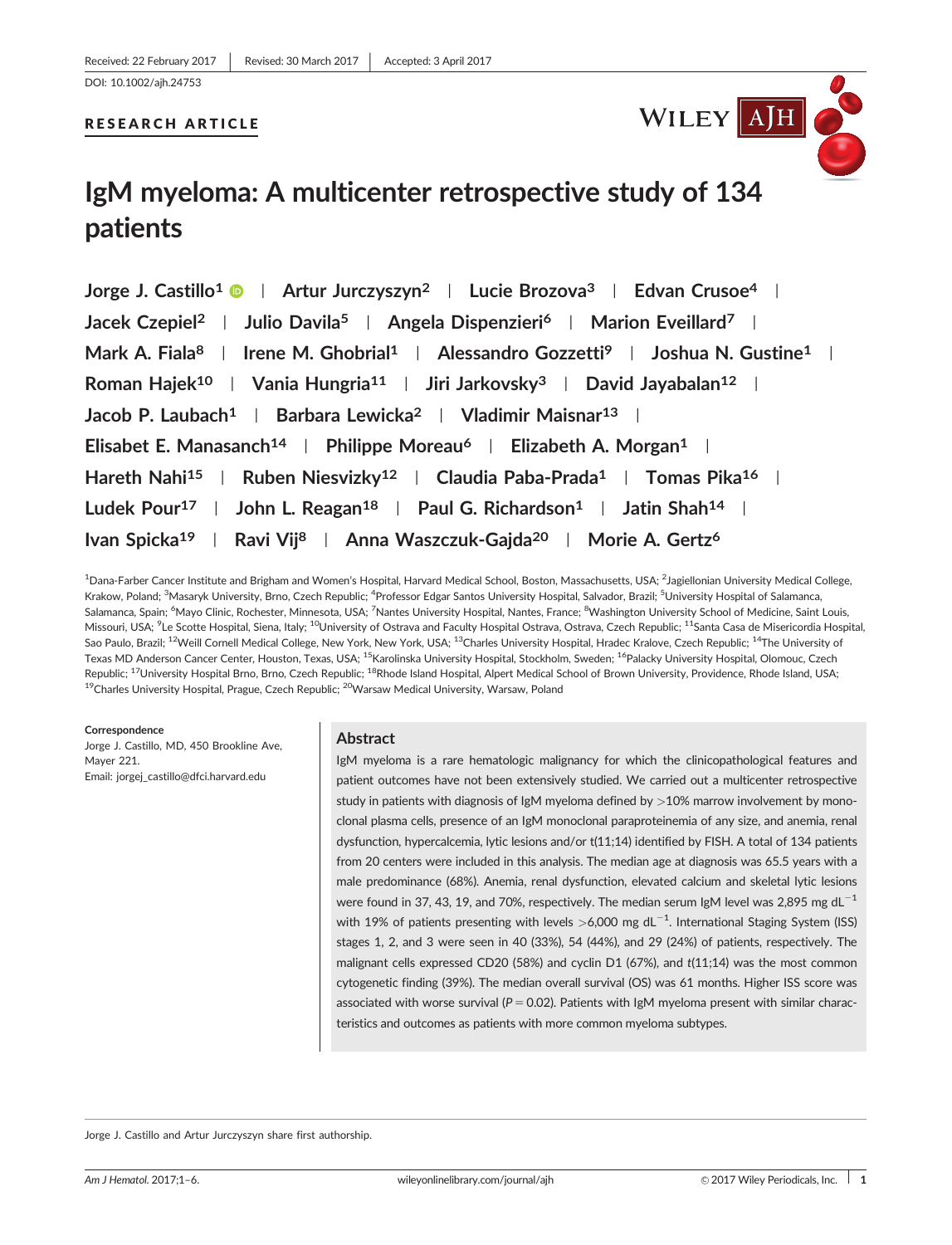## 1 <sup>|</sup> INTRODUCTION

Multiple myeloma accounts for 10% of all hematological malignancies and is characterized by the malignant proliferation and accumulation of monoclonal plasma cells in the bone marrow along with the presence of monoclonal immunoglobulin in the serum or urine.<sup>1</sup> IgM-secreting myeloma is rare and accounts for  $0.5-1%$  of all myeloma cases.<sup>2</sup> The diagnosis of IgM myeloma has ben defined, in a small case series, by the presence of an IgM monoclonal paraprotein in the serum and/or urine, >10% bone marrow clonal plasma cells or plasmacytomas, lytic bone lesions and/or identification of  $t(11;14)$  by fluorescent in situ hybridization (FISH).<sup>3</sup>

Distinguishing IgM myeloma from Waldenström macroglobulinemia (WM), also a rare lymphoproliferative disorder is important and often challenging due to the similar characteristics between these conditions. The cases of IgM myeloma described in the literature present with features typical of myeloma, including lytic bone lesions, hypercalcemia, renal failure, and decreased serum IgA and IgG levels.<sup>4</sup> However, IgM myeloma patients can also present with WM-like features such as lymphadenopathy and hyperviscosity, and IgM myeloma cells can express CD20 and have lymphoplasmacytoid morphology.<sup>4,5</sup>

Given its rarity, the characteristics and survival of patients with IgM myeloma have not been extensively studied. We carried out a multicenter retrospective study in patients with IgM myeloma. The purpose of this multi-institutional retrospective study was to gather clinical and pathological data on patients with IgM myeloma, as well as outcomes and prognostic factors for survival.

#### 2 <sup>|</sup> PATIENTS AND METHODS

#### 2.1 <sup>|</sup> Case selection

Patients with a diagnosis of IgM multiple myeloma (MM) were identified from the medical records at the participating institutions. Pathological reports and/or samples were reviewed by expert hematopathologists at each participating institutions. Cases were defined by the presence of  $>10\%$  monoclonal plasma cells in the bone marrow, and an IgM monoclonal gammopathy of any size identified by serum protein electrophoresis, presence of lytic lesions and/or identification of  $t(11;14)$  by FISH.<sup>1</sup> The study protocol was reviewed and approved by the Institutional Review Board of each participating institution.

#### 2.2 <sup>|</sup> Data gathering

Clinical data were gathered and included year of diagnosis, age, sex, hemoglobin level, serum calcium level, serum lactate dehydrogenase (LDH) level, estimated glomerular filtration rate (GFR), presence lytic bone lesions, International Scoring System (ISS, stages 1, 2, and 3),<sup>6</sup> cytogenetic abnormalities, type of and response to treatment, time from diagnosis to treatment, symptoms that prompted treatment, overall survival (OS) time, and cause of death. Overall survival was defined as the time in months from IgM MM diagnosis to last follow-up or death. Patients' response to first line therapy was divided into

complete response (CR), very good partial response (VGPR), partial response (PR), and no response (NR).<sup>7</sup> For this analysis, CR includes stringent and near CR, and NR includes stable and progressive disease.

#### 2.3 <sup>|</sup> Statistical analysis

The Chi-square and the rank-sum tests were used to compare categorical and continuous variables, respectively. The Kaplan–Meier method was used to estimate OS curves, which were compared using the logrank test. The Cox proportional-hazard regression method was used to fit univariate and multivariate survival models, reported as hazard ratio (HR) with 95% confidence intervals (CI). All reported P values are twosided, and were considered significant if  $<$  0.05. Calculations and graphics were obtained using the statistical software STATA version 13.1 (College Station, Texas).

#### 3 <sup>|</sup> RESULTS

#### 3.1 <sup>|</sup> Patients' characteristics

A total of 159 patients with IgM myeloma from 20 centers were submitted. Of these, 101 patients met all the criteria for inclusion (definitive cases). Of the remaining 58 patients, 33 patients met the pathological criteria, did not have lytic lesions or t(11;14) but presented with at least one of the CRAB criteria, and were included in this study (probable cases). Twenty-five patients were excluded, as they did not have lytic lesions, anemia, renal dysfunction or hypercalcemia. Our final analysis was performed in 134 patients with IgM myeloma (i.e., 101 definitive and 33 probable).

Nine patients (7%) were diagnosed before 2000, 53 (40%) between 2000 and 2009, and 72 (54%) between 2010 and 2016. Seventy-eight patients (58%) were from the United States, 54 (40%) from Europe and 2 (1%) from Latin America. The median age at diagnosis was 65.5 years (range 37–86 years) with a male-to-female ratio of 1.9:1. The median serum IgM level was 2,895 mg  $dL^{-1}$  (range 27-12,100 mg  $dL^{-1}$ ) with 33 patients (25%) having a serum IgM level below 300 mg dL<sup>-1</sup> and 25 patients (19%) with serum IgM levels of 6,000 mg  $dL^{-1}$  or higher. There were no differences between definitive and probable cases with regards to age, sex, serum IgM level and ISS stage ( $P > 0.05$  for all comparisons). There were no differences between men and women with regards to age, serum IgM level and ISS stage ( $P > 0.05$  for all comparisons). Selected categorized clinical characteristics are shown in Table 1.

Immunohistochemistry and/or flow cytometry data were limited. Plasma cell markers such as CD38 and/or CD138 were expressed in 27/27 (100%) patients evaluated. CD20 expression was seen in 15/26 (58%) and cyclin D1 expression in 10/15 (67%) patients evaluated. The most common cytogenetic abnormalities identified by FISH were t (11;14) in 26/67 (39%), del13q in 25/76 (33%) and del17p in 6/76 (8%) patients. There was no difference in the proportion of patients with poor risk cytogenetic abnormalities between definitive and probable cases ( $P = 0.72$ ). There was also no difference in the proportion of poor risk cytogenetic abnormalities between men and women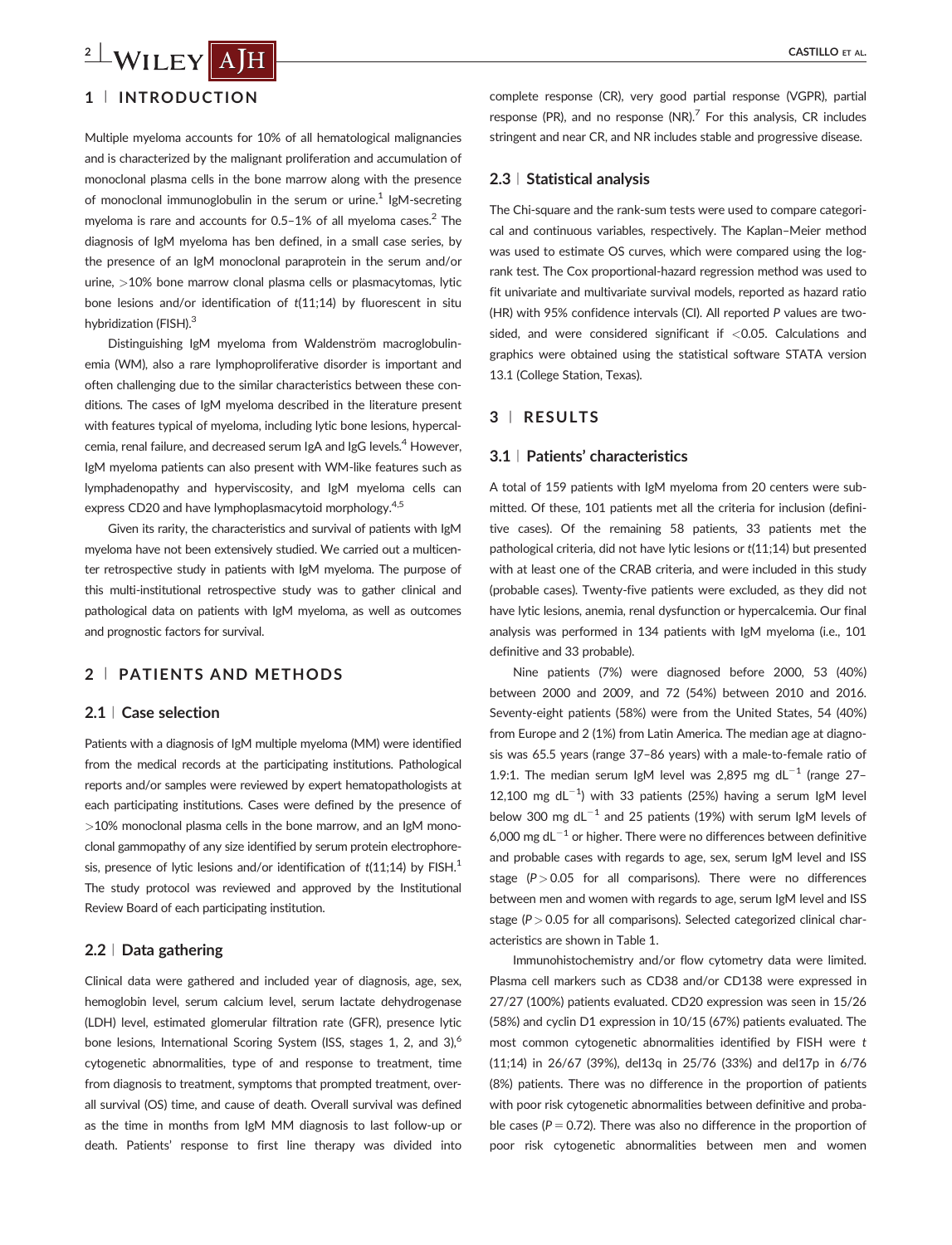| Characteristic                            | Number<br>positive/tested | Percentage |
|-------------------------------------------|---------------------------|------------|
| Age $\geq$ 70 years                       | 35/134                    | 26%        |
| Male sex                                  | 88/134                    | 66%        |
| Hemoglobin $<$ 10 g dL <sup>-1</sup>      | 49/131                    | 37%        |
| Estimated GFR $<$ 60 mL min <sup>-1</sup> | 56/130                    | 43%        |
| Flevated calcium level                    | 24/129                    | 19%        |
| Skeletal lytic lesions                    | 89/127                    | 70%        |
| Flevated I DH level                       | 23/99                     | 23%        |
| Serum IgM $>$ 3,000 mg dL <sup>-1</sup>   | 57/116                    | 49%        |
| Kappa restriction                         | 75/128                    | 58%        |
| Lambda restriction                        | 50/128                    | 39%        |
| ISS stage 1                               | 40/123                    | 33%        |
| ISS stage 2                               | 54/123                    | 44%        |
| ISS stage 3                               | 29/123                    | 24%        |

TABLE 1 Categorized clinical characteristics of patients with IgM myeloma

GFR: glomerular filtration rate; LDH: lactate dehydrogenase; ISS: International Staging System.

 $(P = 0.32)$ . However, women were more likely to carry the  $t(14;16)$ than men (16% vs. 2%;  $P = 0.03$ ). Polymerase chain reaction looking for the MYD88 L265P gene mutation was negative in 15/15 patients tested.

#### 3.2 <sup>|</sup> Treatment and survival

One hundred and forty six patients (92%) received systemic therapy for IgM myeloma. Data on time from diagnosis to initiation of therapy were available in 77 patients, of which 55 (71%) began treatment within 1 month, 19 (24%) between 1 and 6 months, and 3 (4%) within 6 months and 5 years of diagnosis. Reasons for initiation of therapy were available in 78 patients, and included skeletal pain in 34 patients (44%), anemia in 25 (32%), renal dysfunction in 13 (17%), constitutional symptoms in 11 (14%), hyperviscosity in 7 (9%), acquired von Willebrand disease in 3 (4%) and neuropathy in 1 (1%). Frontline treatment modalities used for IgM myeloma are shown in Table 2. Data on autologous stem cell transplant (ASCT) were available in 80 patients, of which 23 (29%) underwent ASCT. Data on response to frontline treatment were available in 72 patients, of which 10 (14%), 18 (25%), 28 (39%) and 16 patients (22%) obtained CR, VGPR, PR, and NR, respectively. There were no differences in frontline treatments used, rate of ASCT and response to therapy between definitive and probable cases  $(P > 0.05$  for all comparisons). There were no differences in frontline treatments used, rate of ASCT and response to therapy between men and women ( $P > 0.05$  for all comparisons).

After a median follow-up of 47 months, 61 patients (46%) have died. The median OS was 61 months (95% CI 41–77 months) and the 5-year OS was 52% (95% CI 40–62%; Figure 1A). Cause of death was known in 38 patients, and the most common causes were myeloma progression in 28 (74%) and infectious in 3 (8%). Prognostic factors associated with worse OS were age 70 years (HR 1.83, 95% CI 1.03– 3.25;  $P = 0.04$ ) and ISS score (ISS stage 2: HR 1.43, 95% CI 0.83-2.48;  $P = 0.10$ , and ISS stage 3: HR 3.03, 95% CI 1.54–5.98;  $P = 0.001$ , using ISS stage 1 as reference group). The median OS for patients  $\geq$  70 years was 53 months (95% CI 19-NR months) while for patients younger than 70 was 63 months (95% CI 46–83 months; Figure 1B). The median OS for patients with ISS stage 1, 2, and 3 were 63 (95% CI 37– 115 months), 61 (95% CI 39–79 months) and 30 months (95% CI 17– 68 months), respectively (Figure 1C). Male sex was associated with a better OS than female (HR 0.39, 95% CI 0.23–0.67; P < 0.001). The median OS for men and women were 77 months (95% CI 58–91 months) and 30 months (95% CI 20–52 months), respectively (Figure 1D). Hemoglobin <10 g dL<sup>-1</sup>, elevated calcium level, estimated GFR  $<$  60 mL min<sup>-1</sup>, presence of skeletal lytic lesions and serum IgM levels >3,000 mg dL<sup>-1</sup> or >6,000 mg dL<sup>-1</sup> did not associate with a worse OS. There was no difference in survival between definitive and probable cases of IgM myeloma (HR 1.44, 95% CI 0.75-2.77;  $P = 0.28$ ). In the multivariate analysis, male sex was associated with a better OS (HR 0.39, 95% CI 0.22-0.67;  $P = 0.001$ ) and ISS with worse OS (ISS 2: HR 1.79, 95% CI 0.96-3.34;  $P = 0.07$ , and ISS 3: HR 2.60, 95% CI 1.22-5.55;  $P = 0.01$ , using ISS 1 as reference group) in patients with IgM myeloma.

#### 4 <sup>|</sup> DISCUSSION

Because of the rare incidence of IgM myeloma, most of the current evidence relies on case reports and small case series. $3-5,8-19$  Herein, we present the clinicopathological characteristics, outcomes and prognostic factors identified in 159 IgM myeloma cases from 20 participating centers in Europe, United States and Latin America.

On the basis of our results, the median age at IgM myeloma diagnosis was 65 years with a 2:1 male predominance, which appear similar to the features in more common myeloma subtypes. Based on Surveillance Epidemiology and End Results (SEER) statistics, the median age

#### TABLE 2 Frontline treatment of IgM myeloma

| <b>Treatment</b>             | Number treated | Percentage |
|------------------------------|----------------|------------|
| PI only                      | 14/128         | 11%        |
| <b>IMID only</b>             | 18/128         | 14%        |
| Chemotherapy only            | 31/128         | 24%        |
| Chemotherapy $+$ Pl          | 20/128         | 16%        |
| Chemotherapy $+$ IMID        | 8/128          | 6%         |
| $PI + IMID$                  | 14/128         | 11%        |
| Chemotherapy $+$ PI $+$ IMID | 6/128          | 5%         |
| Rituximab-containing         | 9/128          | 7%         |
| Steroids only                | 8/128          | 6%         |

PI: proteasome inhibitor; IMID: immunomodulatory drugs.

Chemotherapy includes bendamustine, cyclophosphamide, doxorubicin, and/or melphalan.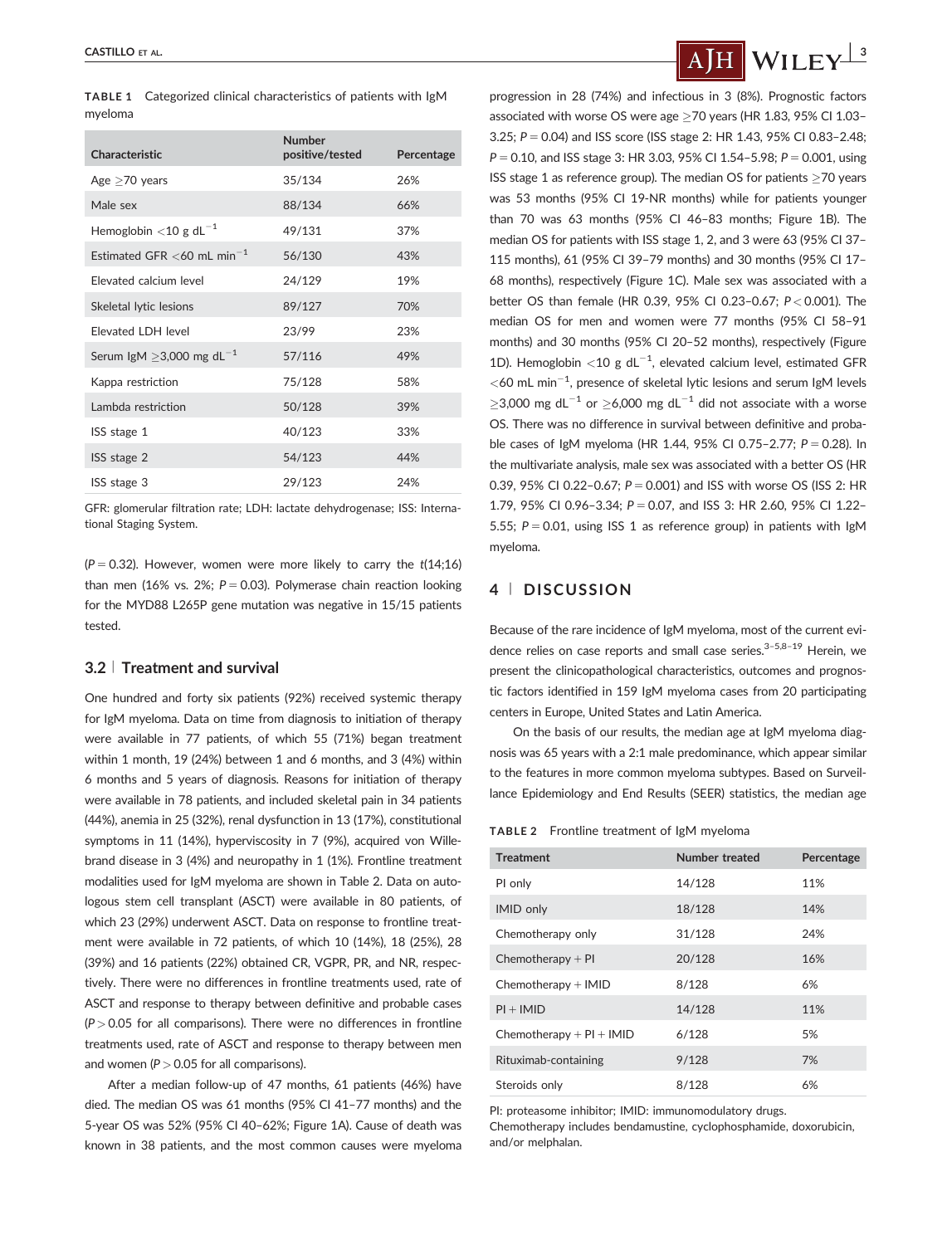

FIGURE 1 Overall survival estimates for the entire group (A), and by age (B), international staging system (C), and sex (D) [Color figure can be viewed at [wileyonlinelibrary.com\]](http://wileyonlinelibrary.com)

at myeloma diagnosis is 69 years with a 1.6:1 male to female ratio. The clinical features of anemia, renal disease and lytic lesions are as common in IgM myeloma as they are in non-IgM myeloma. However, hyperviscosity might be a more common feature of IgM myeloma given the higher molecular mass of IgM at  $\sim$ 950 kDA versus  $\sim$ 380 kDa of IgA and  $\sim$ 150 kDa of IgG. On the other hand, about a quarter of patients in our series had normal serum IgM levels despite having an identifiable monoclonal IgM paraprotein. Acquired von Willebrand disease (vWD) can also be a relatively common presentation of IgM myeloma, which can be induced by increased von Willebrand factor clearance from the plasma (associated with high levels of immunoglobulins) or the presence of autoantibodies (associated with normal or low levels of immunoglobulins).<sup>20</sup> The ISS stage distribution in our cohort was relatively well balanced, as would be expected in more common myeloma subtypes.<sup>6</sup>

Based on the pathological features of the patients in our series, IgM myeloma cells can express CD20 and cyclin D1. CD20 expression can be seen in 5–20% of myeloma cases.<sup>21,22</sup> and appears to be expressed in IgM myeloma with expression rates ranging between 5- 80%.5,14 Our study reports positive expression of CD20 in 58% of the evaluated cases. Similarly, cyclin D1 expression is reported in about two thirds of cases in our series. Previous reports have cyclin D1 expression in myeloma at rates ranging from 20 to 70%.<sup>23,24</sup> Furthermore, cyclin D1 overexpression has been closely related with the presence of t(11;14), which was identified in 40% of our cases, and has been previously reported with a high prevalence (60–80%) in IgM myeloma.3,5,10

At present, there are no specific treatment guidelines for IgM myeloma. Our study findings support that patients with IgM myeloma are treated similarly and have similar response and survival rates than patients with more common myeloma subtypes. As expected, over 80% of our patients began therapy within 3 months of diagnosis, and approximately two thirds of patients in our cohort received novel agents. ASCT was performed in about one third of our patients as consolidation in the frontline setting. Also, the overall response rate to frontline treatment  $\sim$ 80%. Although not a comparative study, the frontline treatment options, the use of ASCT and response to therapy appear similar to what would be expected in patients with more common myelomas. Our numbers, however, did not allow for a formal comparative analysis between treatment options in patients with IgM myeloma. Of interest is the potential use of rituximab in IgM myeloma given the positive CD20 expression in some cases. Rituximab was used in 10 patients with IgM myeloma in our series, usually in combination with other agents. The sample, however, is too small to draw any conclusion. We are aware of only one previous case reported on the use of rituximab in a patients with IgM plasma cell leukemia.<sup>25</sup>

IgM myeloma has been associated with a shorter survival than more common myeloma subtypes, although these findings have not been consistent.<sup>3,26,27</sup> Our study showed a median OS of  $\sim$  5 years in patients with IgM myeloma, which is consistent with the survival of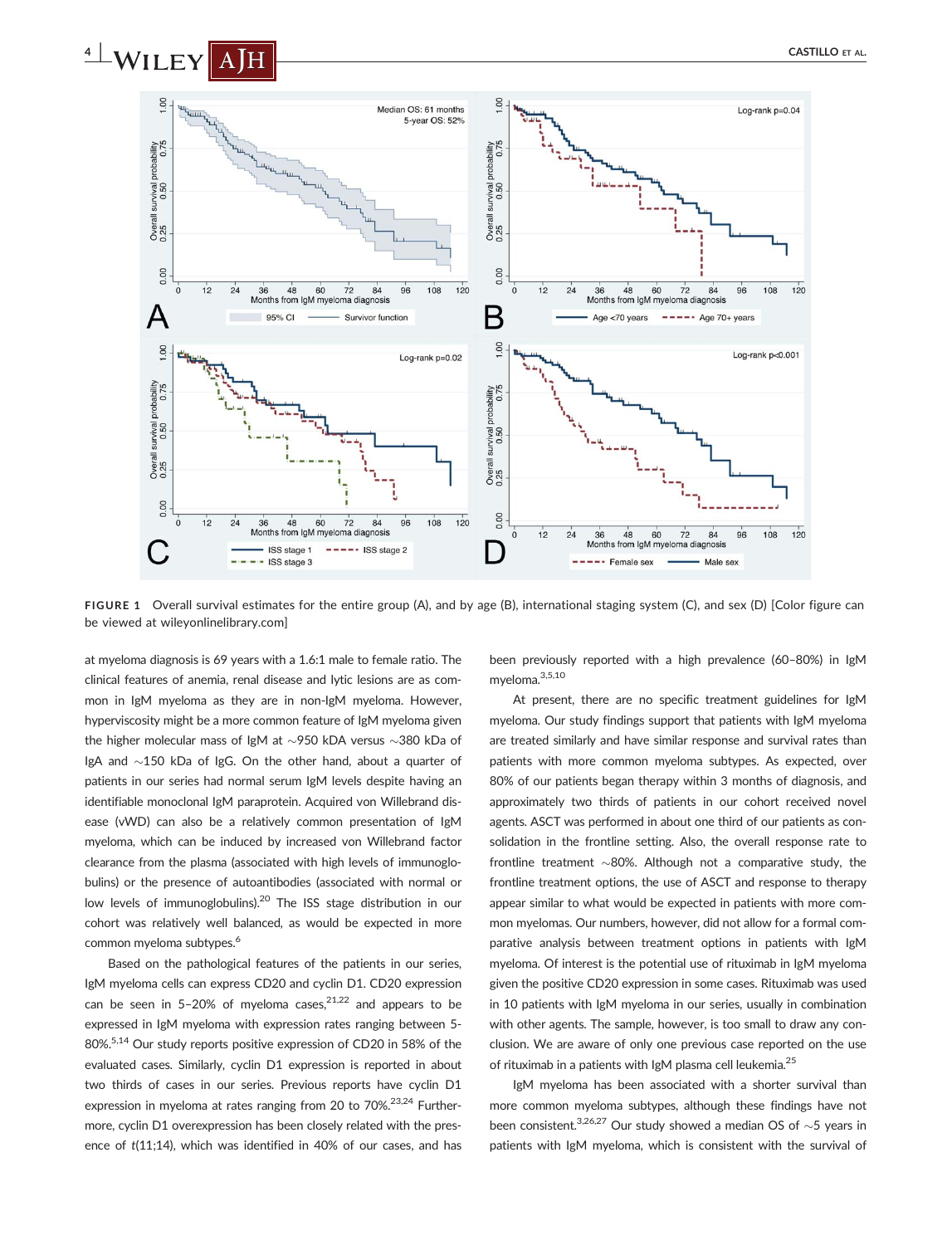patients with more common myeloma subtypes in the era of novel agents. Limited data are available on the prognostic factors of survival in IgM myeloma. Our study suggests older age, female sex and higher ISS staging as adverse prognostic factors in these patients. Specifically, patients with ISS stage 3 had a median survival of 30 months while patients with ISS stages 1 and 2 had a median survival of over 60 months. Other studies have also identified older age and female sex as adverse prognostic factors in patients with myeloma.<sup>28,29</sup> In one study, the worse outcome seen in women with myeloma was associated with a higher rate of poor risk cytogenetics, such as  $t(4;14)$  and  $t(14;16)$ , when compared to men.<sup>29</sup> Our study suggests a higher proportion of women with myeloma than men carrying the t(14;16); however, it is difficult to ascertain if this factor alone is sufficient to explain the worse outcome seen in women.

IgM myeloma is, in some instances, difficult to distinguish from the more prevalent WM. According to the WHO classification, WM is classified as an IgM-secreting lymphoplasmacytic lymphoma.<sup>30</sup> IgM myeloma and WM might share clinical features but differ widely in therapy and prognosis, warranting appropriate diagnostic evaluations. In contrast to myeloma, for example, patients with WM have a median OS that approximates a decade. $31$  Clinically, the presence of lytic lesions, renal dysfunction and hypercalcemia might favor an IgM myeloma, as these are rare in WM. $32,33$  Pathologically, WM can be distinguished from IgM myeloma by the lymphoplasmatic versus pure plasmacytic morphology of the malignant cells, although lymphoplasmacytic morphology has been described in IgM myeloma.<sup>5</sup> To further complicate the differential diagnosis, IgM myeloma cells can express CD20. However, the presence of mast cells in the marrow should point towards a diagnosis of WM, and the expression of cyclin D1 and/or identification of t(11;14) should direct our diagnostic suspicion to IgM myeloma, as these have not been reported in WM.<sup>34</sup> Other common abnormalities seen in myeloma such as del11q, del13q and del17p are less sensitive as they have also been described in WM.<sup>34</sup> The MYD88 L265P mutation, which is present in about 90% of patients with WM,<sup>35</sup> might also be of help differentiating these conditions when routine clinicopathological features are not definitive. The MYD88 L265P mutation has not been identified in IgM myeloma.<sup>36,37</sup>

Our study however, is not without biases. The retrospective design, the presence of missing data, and treatment modalities that were heterogeneous among patients could have resulted in the introduction of selection bias as well as under or overestimation of some of our results. We believe that the sample size, the multicentricity of the study and the low likelihood that prospective studies will be performed in such a rare disease could have helped, up to some degree, balancing out some of these weaknesses.

In conclusion, we present the results of the largest series of patients with IgM myeloma. IgM can present with clinical features between myeloma (i.e., lytic lesions, renal dysfunction, and hypercalcemia) and WM (i.e., hyperviscosity and acquired vWD). Our study suggests the definition of IgM myeloma could be extended to include patients with any of the CRAB criteria, as probable cases did not seem to have clinical, cytogenetic, treatment, response, or survival differen-



ces when compared with definitive cases of IgM myeloma. The expression of cyclin D1 and the presence of t(11;14), as well as the absence of the MYD88 L265P gene mutation, can help differentiate IgM myeloma from WM. Based on our results, as response and survival rates appear equivalent to non-IgM myeloma, the management of IgM myeloma should not differ from more common myeloma subtypes.

#### ACKNOWLEDGMENTS

Portions of this research were presented at the 58th American Society of Hematology Annual Meeting and Exposition in San Diego, CA, USA.

#### DISCLOSURES

JJC has received honoraria and/or research funding from Abbvie, Biogen, Celgene, Gilead, Janssen, Millennium and Pharmacyclics. AJ has received honoraria and/or research funding from Amgen, Janssen and Karyopharma. AD has received honoraria and/or research funding from Alnylam, Celgene, Jannsen, Pfizer, Prothena, and Takeda. JPL has received honoraria and/or research funding from Celgene, Janssen, Millennium, Novartis and Onyx. JLR has received honoraria and/or research funding from Alexion and Teva. RH has received honoraria and/or research funding from Amgen, Bristol- Myers Squibb, Celgene and Takeda. RN received honoraria from Celgene, Millennium and Onyx. IS has received honoraria and/or research funding from Amgen, Bristol-Myers Squibb, Celgene, Janssen and Takeda. RV has received honoraria and/or research funding from Abbvie, Amgen, Bristol-Myers Squibb, Celgene, Janssen, Karyopharma and Takeda. MAG has received honoraria from Amgen, Celgene, Ionis, Prothena and Sandoz. LB, ED, JC, JDV, ME, MAF, IMG, AG, JG, VH, JJ, DJ, BL, EEM, PM, EAM, HN, CPP, TP, LP, PGR, JS and AWG have no conflict of interests to disclose.

#### AUTHOR CONTRIBUTIONS

JJC and AJ designed the study, analyzed the data and drafted the initial manuscript. JJC performed the statistical analysis. All authors provided patients, critically reviewed the initial manuscript and approved the final version of the manuscript.

#### **REFERENCES**

- [1] Rajkumar SV, Dimopoulos MA, Palumbo A, et al. International Myeloma Working Group updated criteria for the diagnosis of multiple myeloma. Lancet Oncol. 2014;15:e538–e548.
- [2] Kyle RA, Gertz MA, Witzig TE, et al. Review of 1027 patients with newly diagnosed multiple myeloma. Mayo Clin Proc. 2003;78:21–33.
- [3] Schuster SR, Rajkumar SV, Dispenzieri A, et al. IgM multiple myeloma: disease definition, prognosis, and differentiation from Waldenstrom's macroglobulinemia. Am J Hematol. 2010;85:853– 855.
- [4] Zarrabi MH, Stark RS, Kane P, Dannaher CL, Chandor S. IgM myeloma, a distinct entity in the spectrum of B-cell neoplasia. Am J Clin Pathol. 1981;75:1–10.
- [5] King RL, Howard MT, Hodnefield JM, Morice WG. IgM multiple myeloma: pathologic evaluation of a rare entity. Am J Clin Pathol. 2013;140:519–524.